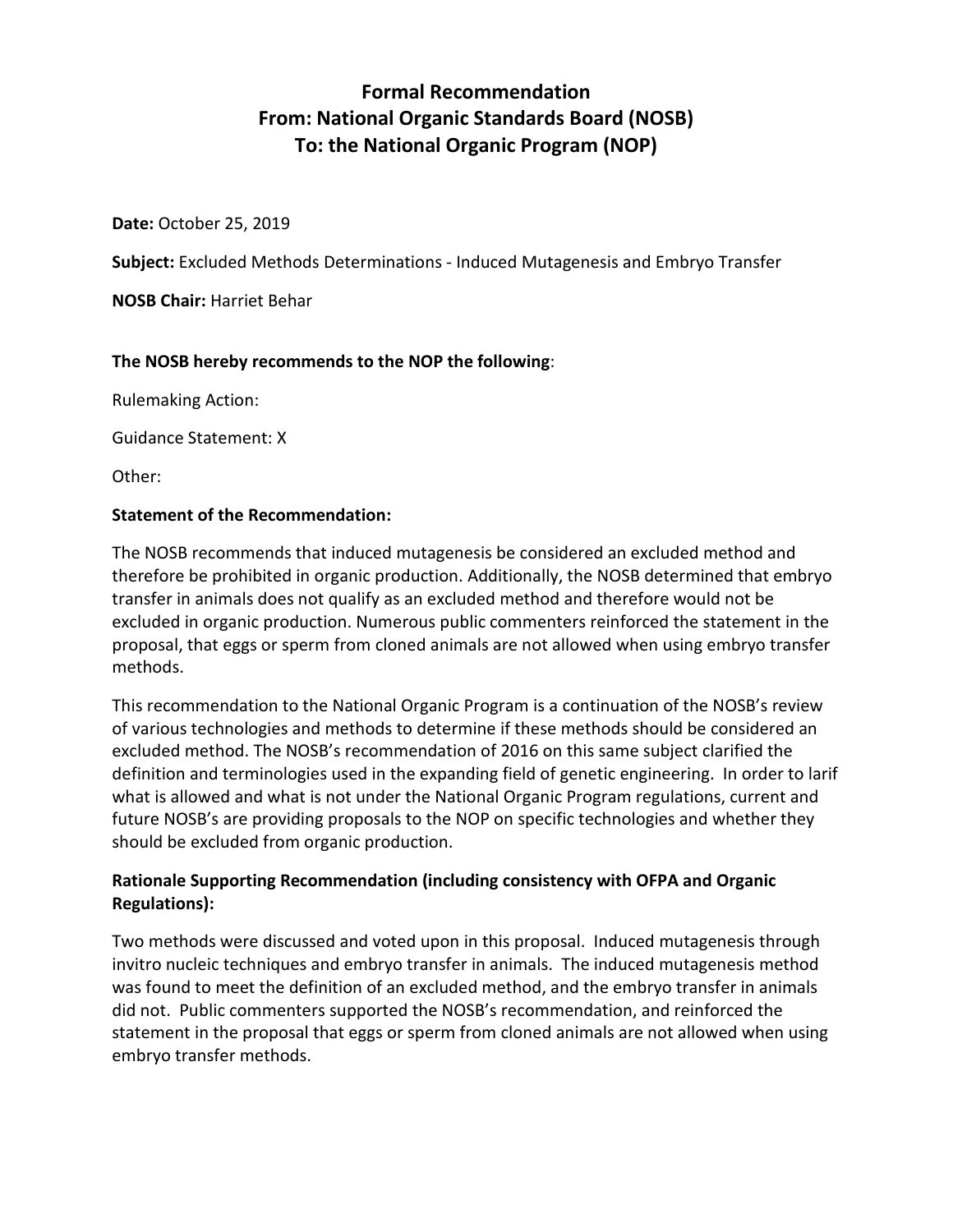## **NOSB Vote:**

Motion to accept the proposal on excluded methods determinations October 2019 - Induced Mutagenesis and Embryo Transfer Motion by: Harriet Behar Second: Dan Seitz Yes: 13 No: 0 Abstain: 0 Absent: 1 Recuse: 0

**Outcome:** Motion Passed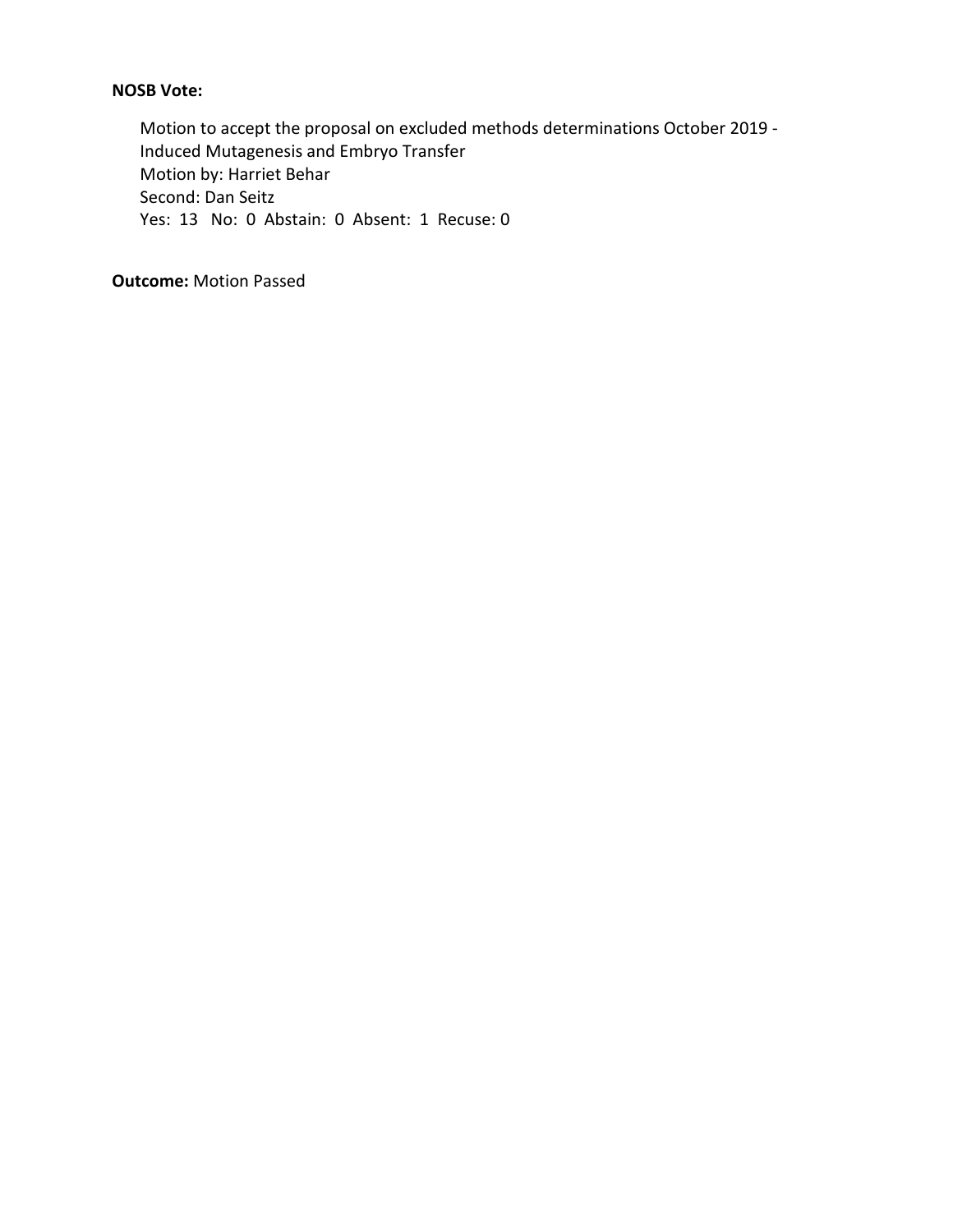## **National Organic Standards Board Materials/GMO Subcommittee Proposal Excluded Methods Determinations October 2019 August 13, 2019**

#### **Introduction and background**

At the November 18, 2016 in-person National Organic Standards Board (NOSB) meeting, the NOSB recommended that the National Organic Program (NOP) develop a formal guidance document for the determination and listing of excluded methods. The 201[6 recommendation,](https://www.ams.usda.gov/sites/default/files/media/MSExcludedMethods.pdf) entitled "Excluded Methods Terminology," clarifies excluded method definitions and criteria in response to the increasing diversity in the types of genetic manipulations performed on seed, livestock, and other biologically-based resources used in agriculture. Genetic engineering is a rapidly expanding field in science. To be responsive to this rapid expansion, the NOSB will continue to list new methods for review and will determine over time if the methods are or are not acceptable in organic agriculture. In addition to the 2016 recommendation, a [discussion document](https://www.ams.usda.gov/sites/default/files/media/MSExcludedMethodsDiscussionDocumentNov2016.pdf) provided a list of technologies needing further review to determine if they should be classified as excluded methods or not.

At the Fall 2017 NOSB in-person meeting, the NOSB passed a [recommendation](https://www.ams.usda.gov/sites/default/files/media/MSExcludedMethodsFinalRec.pdf) to add three technologies as excluded methods to the NOP guidance document. In Fall 2018, the NOSB recommended one technology be added to the list of methods that are not to be excluded in organic production. In April 2019, one more method was added to the list of methods to be excluded. The organic community, as well as the NOSB, has voiced a consistent stance that direct manipulation of genes through in vitro nucleic acid techniques should be considered an excluded method. This would include gene editing techniques such as CRISPR, which was determined to be an excluded method by the NOSB in November 2016. The NOSB will continue to review and determine various methods and technologies to provide clarity to the organic community on which methods could be allowed and which ones are excluded.

#### **Goals of this proposal/document**

This proposal addresses two more items on the "To Be Determined" list found in the November 2016 discussion document. At the April 2019 NOSB meeting, a discussion document was presented for public comment for the two items covered in this proposal: induced mutagenesis and embryo transfer in livestock.

Public comment at numerous NOSB meetings over the years continues to stress the view that technologies used to manipulate the genetic code in a manner that is outside traditional plant and animal breeding should remain prohibited in organic production. Among organic stakeholders, there is a strong belief that genetic engineering is a threat to the integrity of the organic label. Both organic producers and consumers reject the inclusion of genetic engineering in organic production. This document represents the continuing work of the NOSB to clarify which methods in the expanding field of genetic engineering can or cannot be used under the USDA organic seal.

The Materials Subcommittee recognizes the topic of genetic engineering and evaluation of excluded methods will remain on our work agenda to determine if new technologies do or do not meet our current definitions. We may also need to incorporate additional criteria to evaluate new and unique technologies.

We are aware that specific laboratory tests are not currently available to detect the use of several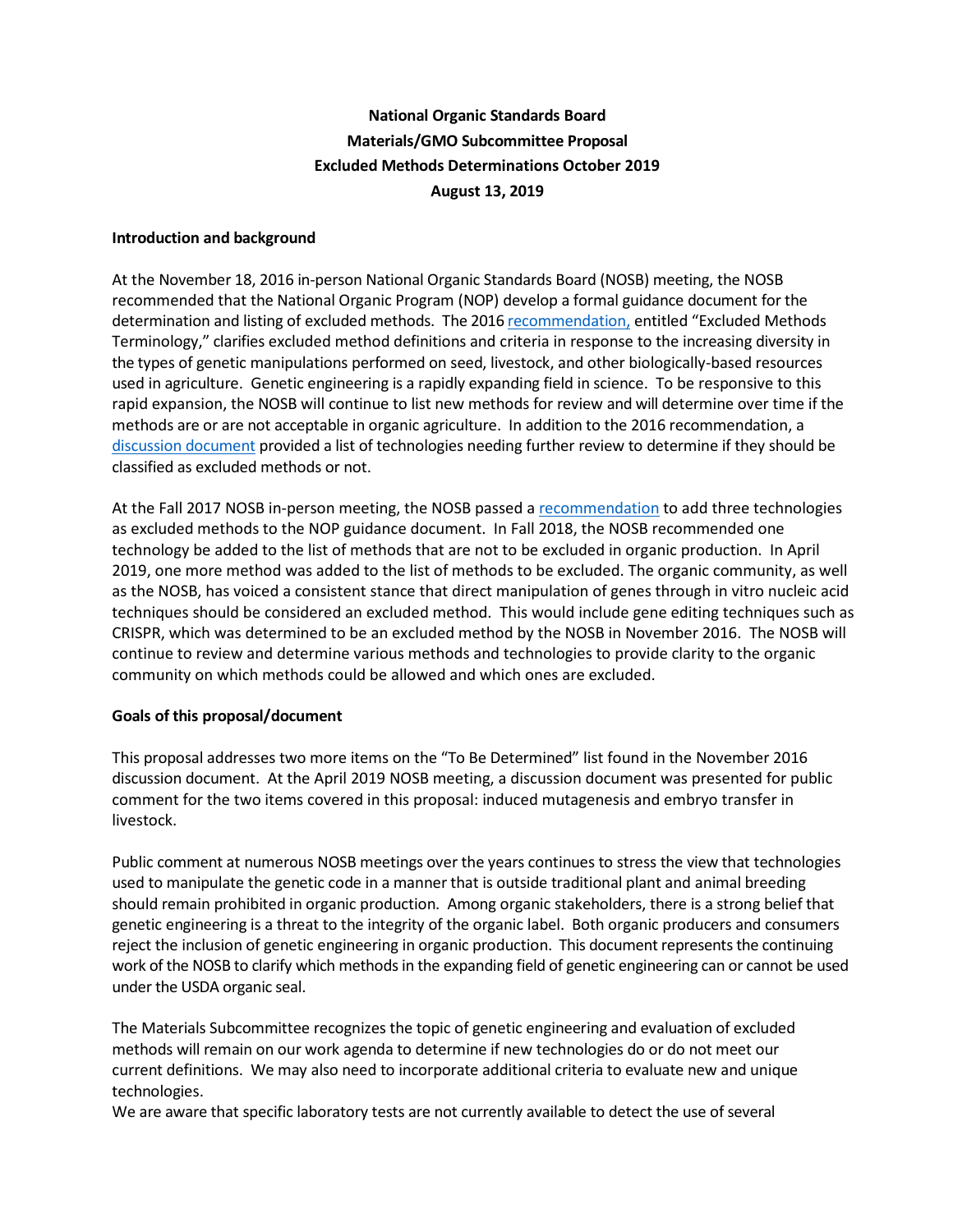new excluded genetic modification technologies in organisms. However, we still believe that the technology should be listed as an excluded method, when appropriate, and anticipate tests or other methods will be developed over time to detect the presence of these technologies. The Materials Subcommittee may put forward another discussion document in the future to aid the NOP in determining how to enforce this prohibition when there is no means to detect an excluded method that may have been used in production.

#### **Definitions and Criteria**

Under the National Organic Program organic regulations, methods that employ genetic engineering techniques are excluded from use in organic production. The current regulation defines an excluded method as:

*A variety of methods used to genetically modify organisms or influence their growth and development by means that are not possible under natural conditions or processes and are not considered compatible with organic production. Such methods include cell fusion, microencapsulation and macroencapsulation, and recombinant DNA technology (including gene deletion, gene doubling, introducing a foreign gene, and changing the positions of genes when achieved by recombinant DNA technology). Such methods do not include the use of traditional breeding, conjugation, fermentation, hybridization, in vitro fertilization, or tissue culture.* 

Below are the criteria listed in the 2016, 2017, 2018 and 2019 NOSB recommendations to determine if methods should be excluded. The table includes the NOSB vote in April 2019, to add transposons developed via use of in vitro nucleic acid techniques as an excluded method.

- 1. The genome is respected as an indivisible entity, and technical/physical insertion, deletions, or rearrangements in the genome is refrained from (e.g. through transmission of isolated DNA, RNA, or proteins). *In vitro* nucleic acid techniques are considered to be an invasion into the plant genome.
- 2. The ability of a variety to reproduce in a species-specific manner has to be maintained, and genetic use restriction technologies are refrained from (e.g. Terminator technology).
- 3. Novel proteins and other molecules produced from modern biotechnology must be prevented from being introduced into the agro-ecosystem and into the organic food supply.
- 4. The exchange of genetic resources is encouraged. In order to ensure farmers have a legal avenue to save seed and plant breeders have access to germplasm for research and developing new varieties, the application of restrictive intellectual property protection (e.g., utility patents and licensing agreements that restrict such uses to living organisms, their metabolites, gene sequences, or breeding processes) are refrained from.

The NOSB has voted and determined these to be excluded methods: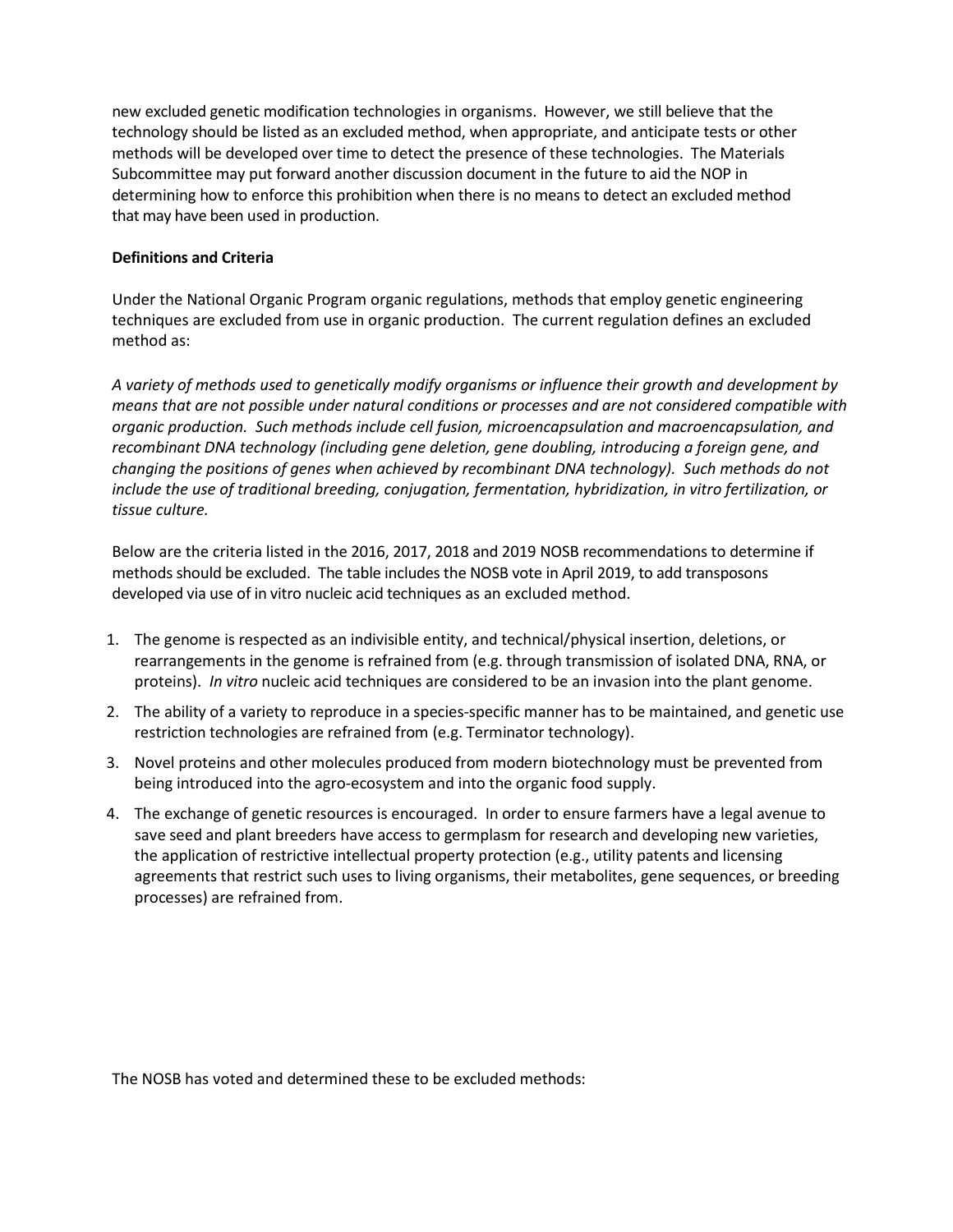| <b>Method and</b>                                                                                                                                               | <b>Types</b>                                                                                                                                                                                                                                                                                                                                                                                   | <b>Excluded</b> | <b>Criteria</b> | <b>Notes</b>                                                                                                                                                                                                                                                    |
|-----------------------------------------------------------------------------------------------------------------------------------------------------------------|------------------------------------------------------------------------------------------------------------------------------------------------------------------------------------------------------------------------------------------------------------------------------------------------------------------------------------------------------------------------------------------------|-----------------|-----------------|-----------------------------------------------------------------------------------------------------------------------------------------------------------------------------------------------------------------------------------------------------------------|
| synonyms                                                                                                                                                        |                                                                                                                                                                                                                                                                                                                                                                                                | <b>Methods</b>  | <b>Applied</b>  |                                                                                                                                                                                                                                                                 |
| Targeted genetic<br>modification (TagMo)<br>syn. Synthetic gene<br>technologies syn.<br>Genome<br>engineering<br>syn. Gene<br>editing syn.<br>Gene<br>targeting | Sequence-specific<br>nucleases (SSNs)<br>Meganucleases Zinc finger nuclease<br>(ZFN)<br>Mutagenesis via<br>Oligonucleotides<br>CRISPR-Cas system (Clustered regularly<br>interspaced short palindromic repeats)<br>and associated protein genes<br>TALENs (Transcription activator-like<br>effector nucleases)<br>Oligonucleotide directed mutagenesis<br>(ODM) Rapid Trait Development System | <b>YES</b>      | 1, 3, 4         | Most of these new<br>techniques are not<br>regulated by USDA and<br>are currently difficult to<br>determine through<br>testing.                                                                                                                                 |
| <b>Gene Silencing</b>                                                                                                                                           | RNA-dependent DNA<br>methylation (RdDM) Silencing via<br>RNAi pathway RNAi pesticides                                                                                                                                                                                                                                                                                                          | <b>YES</b>      | 1, 2, 4         |                                                                                                                                                                                                                                                                 |
| Accelerated plant<br>breeding techniques                                                                                                                        | <b>Reverse Breeding</b><br><b>Genome Elimination</b><br>FasTrack<br><b>Fast flowering</b>                                                                                                                                                                                                                                                                                                      | <b>YES</b>      | 1, 2, 4         | These may pose an<br>enforcement<br>problem for organics<br>because they are not<br>detectable in tests.                                                                                                                                                        |
| Synthetic Biology                                                                                                                                               | Creating new DNA<br>sequences<br>Synthetic chromosomes Engineered<br>biological functions and systems                                                                                                                                                                                                                                                                                          | <b>YES</b>      | 1, 3, 4         |                                                                                                                                                                                                                                                                 |
| Cloned animals and<br>offspring                                                                                                                                 | Somatic nuclear transfer                                                                                                                                                                                                                                                                                                                                                                       | <b>YES</b>      | 1, 3            |                                                                                                                                                                                                                                                                 |
| Plastid<br>transformation                                                                                                                                       |                                                                                                                                                                                                                                                                                                                                                                                                | <b>YES</b>      | 1, 3, 4         |                                                                                                                                                                                                                                                                 |
| Cisgenesis                                                                                                                                                      | The gene modification of a recipient<br>plant with a natural gene from a<br>crossable-sexually compatible-plant.<br>The introduced gene includes its introns<br>and is flanked by its native promoter<br>and terminator in the normal-sense<br>orientation.                                                                                                                                    | <b>YES</b>      | 1, 3, 4         | Even though the genetic<br>manipulation may be within<br>the same species; this<br>method of gene insertion<br>can create characteristics<br>that are not possible within<br>that individual with natural<br>processes and can have<br>unintended consequences. |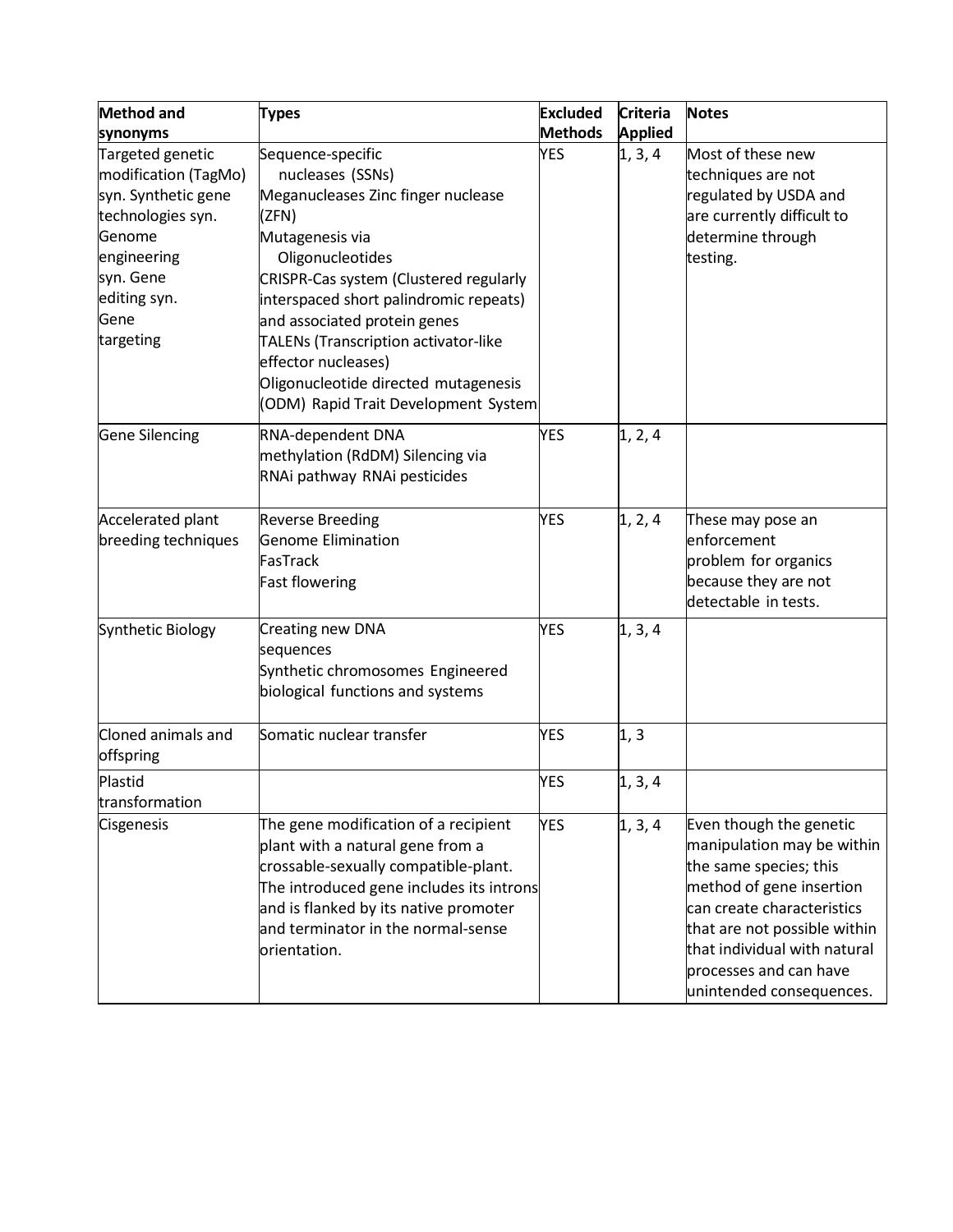| Intragenesis                                                                | The full or partial coding of DNA<br>sequences of genes originating from<br>the sexually compatible gene pool of<br>the recipient plant and arranged in<br>sense or antisense orientation. In<br>addition, the promoter, spacer, and<br>terminator may originate from a<br>sexually compatible gene pool of the<br>recipient plant. | <b>YES</b> | 1, 3, 4 | Even though the genetic<br>manipulation may be within<br>the same species, this<br>method of gene<br>rearrangement can create<br>characteristics that are not<br>possible within that<br>individual with natural<br>processes and can have<br>unintended consequences.   |
|-----------------------------------------------------------------------------|-------------------------------------------------------------------------------------------------------------------------------------------------------------------------------------------------------------------------------------------------------------------------------------------------------------------------------------|------------|---------|--------------------------------------------------------------------------------------------------------------------------------------------------------------------------------------------------------------------------------------------------------------------------|
| Agro-infiltration                                                           |                                                                                                                                                                                                                                                                                                                                     | <b>YES</b> | 1, 3, 4 | In vitro nucleic acids are<br>introduced<br>to plant leaves to be<br>infiltrated into them. The<br>resulting plants could not<br>have been achieved through<br>natural processes and are a<br>manipulation of the genetic<br>code within the nucleus of<br>the organism. |
| Transposons-<br>Developed via use of in<br>vitro nucleic acid<br>techniques |                                                                                                                                                                                                                                                                                                                                     | <b>YES</b> | 1,3,4   | Does not include<br>transposons developed<br>through environmental<br>stress such as heat,<br>drought or cold.                                                                                                                                                           |

The following genetic engineering methods were found by the NOSB NOT to be excluded methods:

| <b>Method and</b><br>synonyms              | <b>Types</b> | <b>Excluded</b><br><b>Methods</b> | <b>Criteria</b><br><b>Applied</b> | <b>Notes</b>                                                                                                                       |
|--------------------------------------------|--------------|-----------------------------------|-----------------------------------|------------------------------------------------------------------------------------------------------------------------------------|
| <b>Marker Assisted</b><br><b>Selection</b> |              | <b>NO</b>                         |                                   |                                                                                                                                    |
| Transduction                               |              | <b>NO</b>                         |                                   |                                                                                                                                    |
| Embryo rescue in plants                    |              | <b>NO</b>                         |                                   | IFOAM's 2018 position<br>paper on Techniques in<br>Organic Systems considers<br>this technique compatible<br>with organic systems. |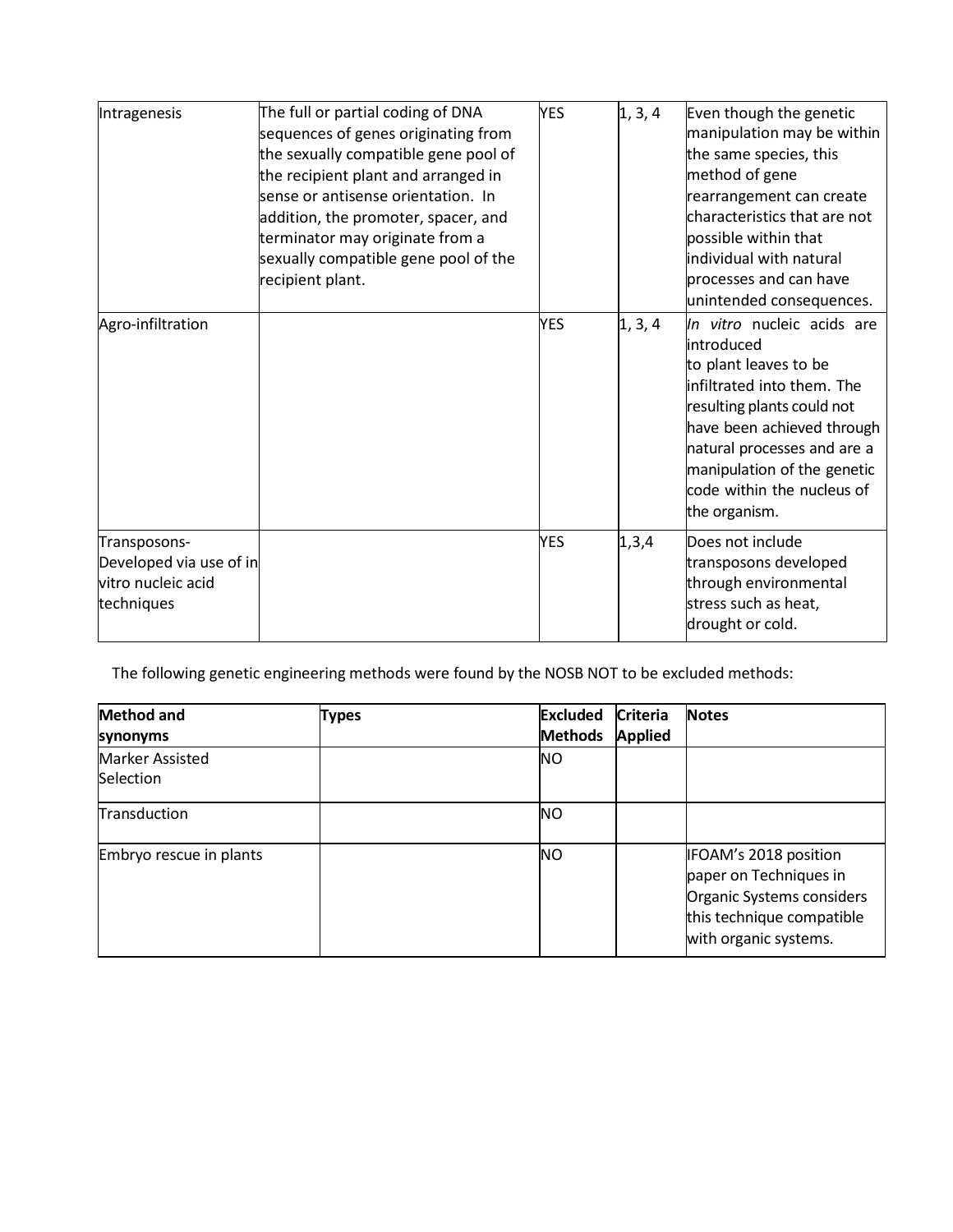The following methods will continue to be researched in future NOSB proposals:

| <b>Terminology</b>                  |              |                     |                  |                                                                                                                                                         |
|-------------------------------------|--------------|---------------------|------------------|---------------------------------------------------------------------------------------------------------------------------------------------------------|
| Method and synonyms                 | <b>Types</b> | Excluded<br>Methods | Criteria<br>Used | <b>Notes</b>                                                                                                                                            |
| <b>Protoplast Fusion</b>            |              | <b>TBD</b>          |                  | There are many ways to<br>achieve<br>protoplast fusion, and<br>until the criteria about<br>cell wall integrity are                                      |
| Cell Fusion within Plant Family     |              | <b>TBD</b>          |                  | Subject of an NOP memo in<br>2013. The Crops<br>Subcommittee will continue<br>to explore the issue of                                                   |
| <b>TILLING</b>                      | Eco-TILLING  | <b>TBD</b>          |                  | <b>Stands for "Targeted Induced</b><br>Local Lesions In Genomes."<br>It is a type of mutagenesis                                                        |
| Doubled Haploid Technology<br>(DHT) |              | <b>TBD</b>          |                  | There are several ways to<br>make double haploids, and<br>some do not involve genetic<br>engineering while some do.<br>It is difficult or impossible to |
| Induced Mutagenesis                 |              | <b>TBD</b>          |                  | Induced mutagenesis<br>developed through exposure<br>to UV light, chemicals,<br>irradiation or other stress                                             |
| Transposons                         |              | <b>TBD</b>          |                  | Produced from chemicals,<br>ultraviolet radiation, or<br>other synthetic activities                                                                     |

#### **Discussion and Public Comment**

#### **Induced Mutagenesis**

The April 2019 NOSB discussion document covered a variety of methods that could result in induced mutagenesis. Public comment overwhelmingly stated that environmental or other stresses that induce mutagenesis need more deliberate discussion. Impact on current plant breeding methods needs to be carefully considered, as well as consistency with what is allowed and not allowed, in organic agriculture. Having clear definitions and accessibility in determining which items may or may not have been developed through stress induced mutagenesis is needed to provide seed breeders and companies, certifiers, and producers the information they need to meet any possible restrictions discussed in the future.

However, it was clear that induced mutagenesis developed through in vitro nucleic acid techniques meets the criteria to be determined as an excluded method. Information is accessible in the marketplace to determine if the induced mutagenesis was produced through this method. This proposal adds this type of in vitro nucleic acid technique induced mutagenesis to the excluded